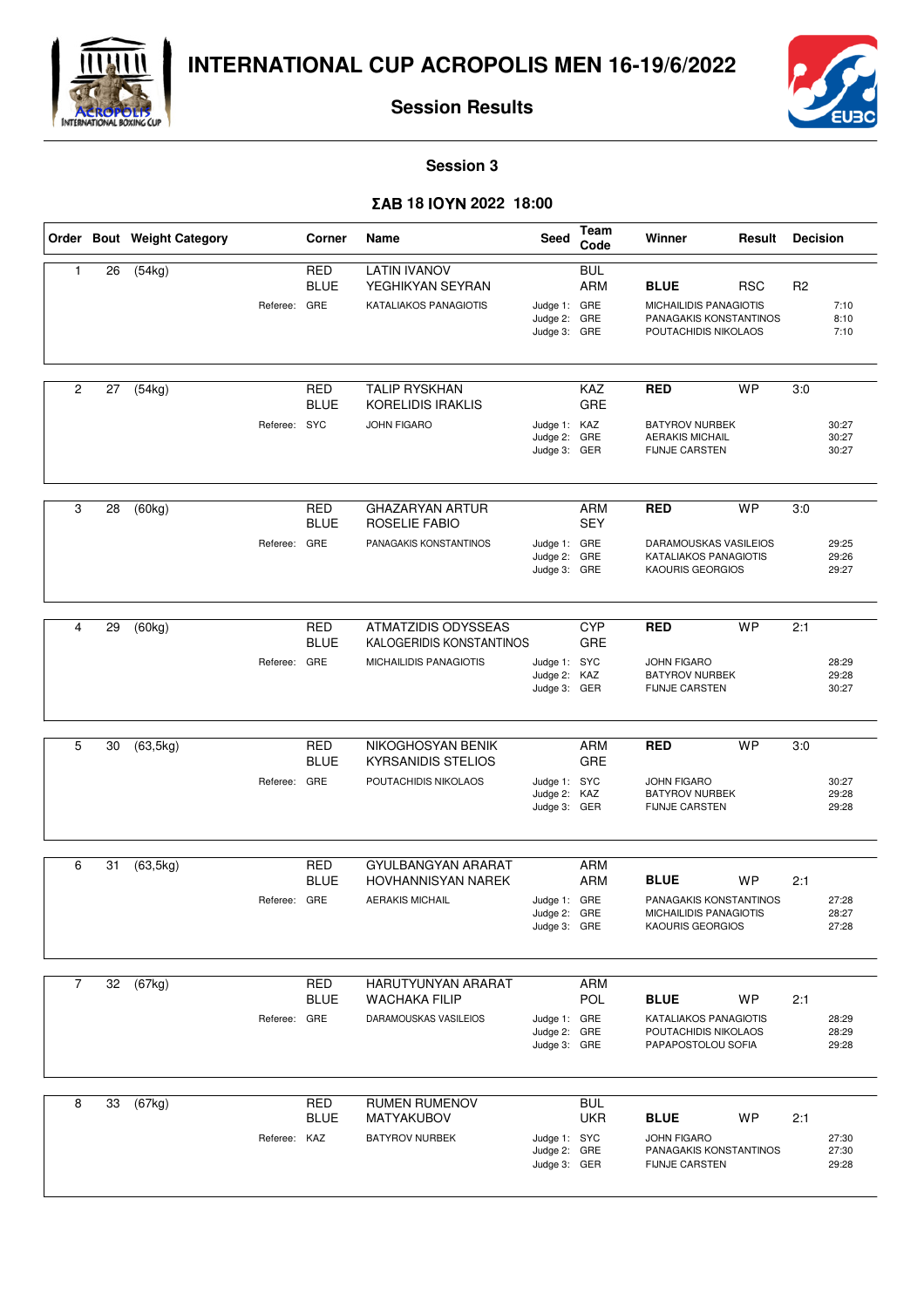



**Session Results**

**Session 3**

## - **18 2022 18:00**

|    |    | Order Bout Weight Category |              | Corner                    | Name                                                     | Seed                                         | Team<br>Code             | Winner                                                                                   | Result     | <b>Decision</b> |                         |
|----|----|----------------------------|--------------|---------------------------|----------------------------------------------------------|----------------------------------------------|--------------------------|------------------------------------------------------------------------------------------|------------|-----------------|-------------------------|
| 9  | 34 | (71kg)                     | Referee: GRE | <b>RED</b><br><b>BLUE</b> | <b>SEPIC GAL</b><br>PAFIOS RAFAIL<br>KAOURIS GEORGIOS    | Judge 1: SYC<br>Judge 2: KAZ                 | <b>SLO</b><br><b>CYP</b> | <b>RED</b><br><b>JOHN FIGARO</b><br><b>BATYROV NURBEK</b>                                | <b>DSQ</b> | R <sub>2</sub>  | 10:9<br>10:9            |
|    |    |                            |              |                           |                                                          | Judge 3: GER                                 |                          | <b>FIJNJE CARSTEN</b>                                                                    |            |                 | 10:9                    |
| 10 | 35 | (71kg)                     |              | <b>RED</b><br><b>BLUE</b> | <b>TARAN KYRYLO</b><br><b>RITZAKIS THODORIS</b>          |                                              | <b>UKR</b><br>GRE        | <b>BLUE</b>                                                                              | <b>WP</b>  | 3:0             |                         |
|    |    |                            | Referee: GRE |                           | PAPAPOSTOLOU SOFIA                                       | Judge 1: SYC<br>Judge 2:<br>Judge 3: GER     | KAZ                      | <b>JOHN FIGARO</b><br><b>BATYROV NURBEK</b><br><b>FIJNJE CARSTEN</b>                     |            |                 | 27:29<br>27:29<br>27:29 |
| 11 | 36 | (75kg)                     |              | RED<br><b>BLUE</b>        | <b>KOKKINOS ANDREAS</b><br><b>MASKUT KUANDYK</b>         |                                              | <b>CYP</b><br>KAZ        | <b>BLUE</b>                                                                              | <b>WP</b>  | 2:0             |                         |
|    |    |                            | Referee: GRE |                           | KATALIAKOS PANAGIOTIS                                    | Judge 1: GRE<br>Judge 2:<br>Judge 3: GRE     | GRE                      | MICHAILIDIS PANAGIOTIS<br><b>AERAKIS MICHAIL</b><br>DARAMOUSKAS VASILEIOS                |            |                 | 28:28<br>27:29<br>27:29 |
| 12 | 37 | (75kg)                     |              | <b>RED</b>                | <b>LIMBENS TOMS</b>                                      |                                              | LAT                      |                                                                                          |            |                 |                         |
|    |    |                            | Referee: GER | <b>BLUE</b>               | <b>VASILEIADIS KONSTANTINOS</b><br><b>FIJNJE CARSTEN</b> | Judge 1: GRE<br>Judge 2: KAZ<br>Judge 3: SYC | GRE                      | <b>BLUE</b><br>PANAGAKIS KONSTANTINOS<br><b>BATYROV NURBEK</b><br><b>JOHN FIGARO</b>     | <b>WP</b>  | 3:0             | 27:30<br>27:30<br>27:30 |
| 13 | 38 | (86kg)                     |              | <b>RED</b>                | KOUVARIS ZACHARIAS                                       |                                              | GRE                      | <b>RED</b>                                                                               | <b>DSQ</b> | R <sub>3</sub>  |                         |
|    |    |                            | Referee: GRE | <b>BLUE</b>               | ROZENTALS FRANCIS<br>MICHAILIDIS PANAGIOTIS              | Judge 1: GER                                 | LAT                      | <b>FIJNJE CARSTEN</b>                                                                    |            |                 | 19:16                   |
|    |    |                            |              |                           |                                                          | Judge 2: KAZ<br>Judge 3: SYC                 |                          | <b>BATYROV NURBEK</b><br><b>JOHN FIGARO</b>                                              |            |                 | 20:15<br>20:15          |
| 14 | 39 | (86kg)                     |              | RED                       | ROUSSAKIS NIKIFOROS                                      |                                              | GRE                      |                                                                                          |            |                 |                         |
|    |    |                            | Referee: SYC | <b>BLUE</b>               | <b>KOTLIAROV ILLIA</b><br><b>JOHN FIGARO</b>             | Judge 1: GER<br>Judge 2:                     | <b>UKR</b><br>KAZ        | <b>BLUE</b><br><b>FIJNJE CARSTEN</b><br><b>BATYROV NURBEK</b>                            | <b>WP</b>  | 3:0             | 27:30<br>27:30          |
|    |    |                            |              |                           |                                                          | Judge 3: GRE                                 |                          | POUTACHIDIS NIKOLAOS                                                                     |            |                 | 26:30                   |
| 15 | 40 | $(92+kg)$                  |              | RED                       | <b>KEDDY AGNES</b>                                       |                                              | SEY                      | <b>RED</b>                                                                               | <b>RSC</b> | R <sub>2</sub>  |                         |
|    |    |                            | Referee: GER | <b>BLUE</b>               | PAPAZYAN HOVHANNES<br><b>FIJNJE CARSTEN</b>              | Judge 1: GRE<br>Judge 2: GRE<br>Judge 3: GRE | <b>ARM</b>               | PANAGAKIS KONSTANTINOS<br>PAPAPOSTOLOU SOFIA<br>KATALIAKOS PANAGIOTIS                    |            |                 | 9:10<br>10:9<br>9:10    |
| 16 | 41 | $(92+kg)$                  |              | <b>RED</b>                | <b>PAUL NIGEL</b>                                        |                                              | <b>TTO</b>               |                                                                                          |            |                 |                         |
|    |    |                            | Referee: KAZ | <b>BLUE</b>               | HRYTSIV OLEKSANDER<br><b>BATYROV NURBEK</b>              | Judge 1: GRE<br>Judge 2: GRE<br>Judge 3: GRE | <b>UKR</b>               | <b>BLUE</b><br><b>AERAKIS MICHAIL</b><br><b>KAOURIS GEORGIOS</b><br>POUTACHIDIS NIKOLAOS | <b>WP</b>  | 2:1             | 28:29<br>30:27<br>28:29 |